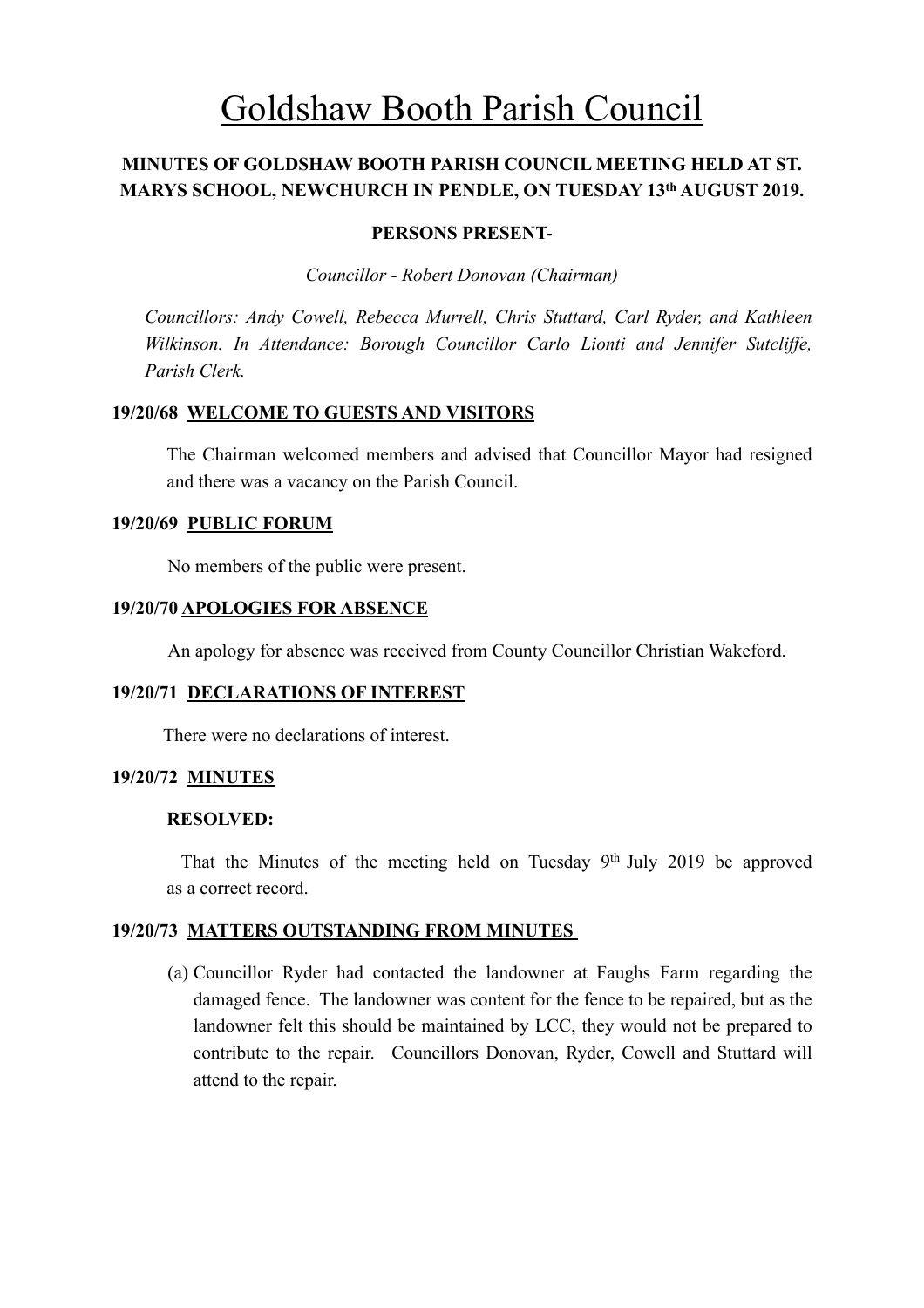- (b) Councillors Ryder, Donovan and Stuttard were still researching the cost of a sit on mower. A shipping type container would be required to store the mower. This item will be added to the next agenda.
- (c) Councillor Ryder had supplied a further donation box for the gent's toilets. Councillor Donovan would fit it this week. Posters will be displayed at the facility asking for donations.
- (d) Councillor Donovan had contacted Playdale, the suppliers of the current play equipment and he will arrange for them to attend a future meeting to give their recommendations for the area.
- (e) Councillor Donovan had contacted Laurence Daw at Cheshire Estates, inviting him to a future meeting. At this stage a meeting had not been arranged, however, he will maintain contact with him.
- (f) Councillor Donovan had assessed the signposts in Newchurch Village and felt that no work was needed at this stage. Members were in agreement.
- (g) Councillor Cowell confirmed that LCC would allow CCTV mounting on their lampposts, taking a supply directly from the column. If the post was more than 10 years old then a structural test would be required, and the Parish Council would have to stand the cost. When the new development is complete, the cameras could be moved to a different position. Councillor Cowell would continue to investigate the matter and report back to the Council.
- (h) Councillor Ryder had contacted Higher Spen Stables regarding the horse signs previously requested. They confirmed they would be happy to contribute, depending on the cost. The Clerk would write to Councillor Wakeford to enquire whether any progress for the signs had been made with LCC.
- (i) The Clerk had written to Burnley Ramblers to ascertain if any walks were scheduled to ensure the toilets would be fully opened during these events. The toilets will also be fully opened during Pendle Walking Festival. Councillor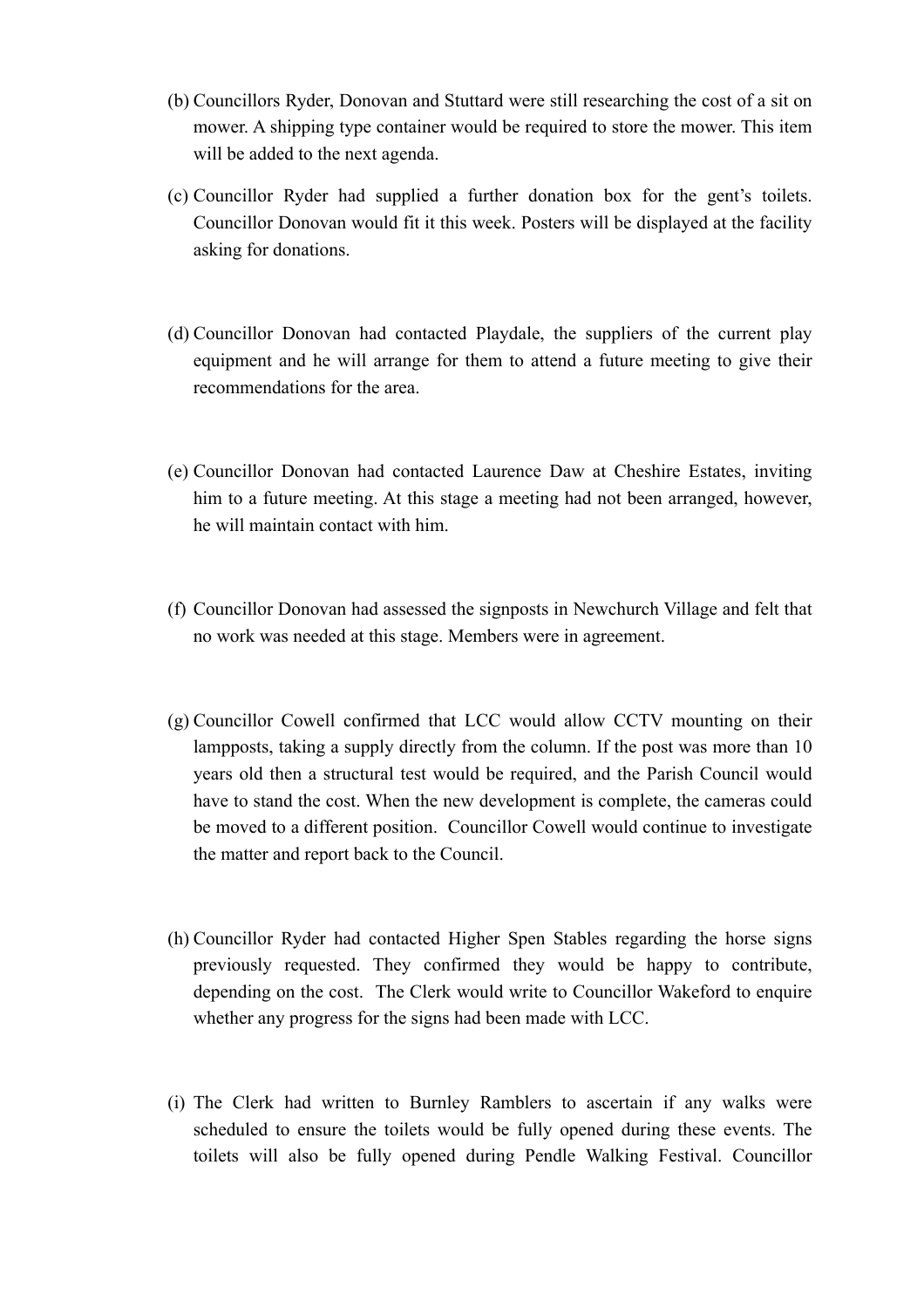Donovan and his wife have volunteered to continue cleaning the toilets in the immediate future.

- (j) The Clerk had contacted Tom Partridge at PBC to request that a wooden post be erected adjacent to stile Number 20. He had confirmed that an order to complete the work had been placed with a local contractor.
- (k) Councillor Donovan was still waiting to hear if the Parish Council had been awarded a grant towards a further defibrillator. It is hoped that two units can be installed in the near future, positioned in Spenbrook and Sabden Fold. Councillor Murrell will ask the owners of Sabden Great Hall if they would consent to installing a defibrillator and allowing an electrical supply for this on their property. A funding bid may be considered to Barrowford & Western Parishes, if the grant was not successful.

# **19/20/74 REPORTS FROM CHAIRMAN, PARISH COUNCILLORS AND CLERK**

# Councillor Donovan

 Reported the overhanging branches and vine at Sparable Lane, previously identified for cutting back by Electricity North West, were continuing to grow nearer to the electricity cable. The Clerk would report this to the company. The main trunk of a tree situated on Sparable Lane was splitting and a branch had fallen. The Clerk would write to Lee Johnson at PBC reporting this issue.

 The notice boards in Spenbrook and Newchurch were still in need of refurbishment. The Clerk will contact Brian Pinder, asking him to provide a quote for rubbing down and oiling both boards.

 LCC had repaired the damaged wall in Newchurch but it would appear they had removed the traffic cones belonging to the Parish Council. Councillor Wakeford will be contacted asking him to assist in retrieving them. Toilet income for the month was £40.00.

#### Councillor Stuttard

Reported that a local resident had volunteered for the rota to operate the sit on mower.

# Councillor Murrell

 Reported that Himalayan Balsam was growing at the top of Newchurch Village. The gardener had already cut some back. Councillor Donovan would speak to the owner of the property.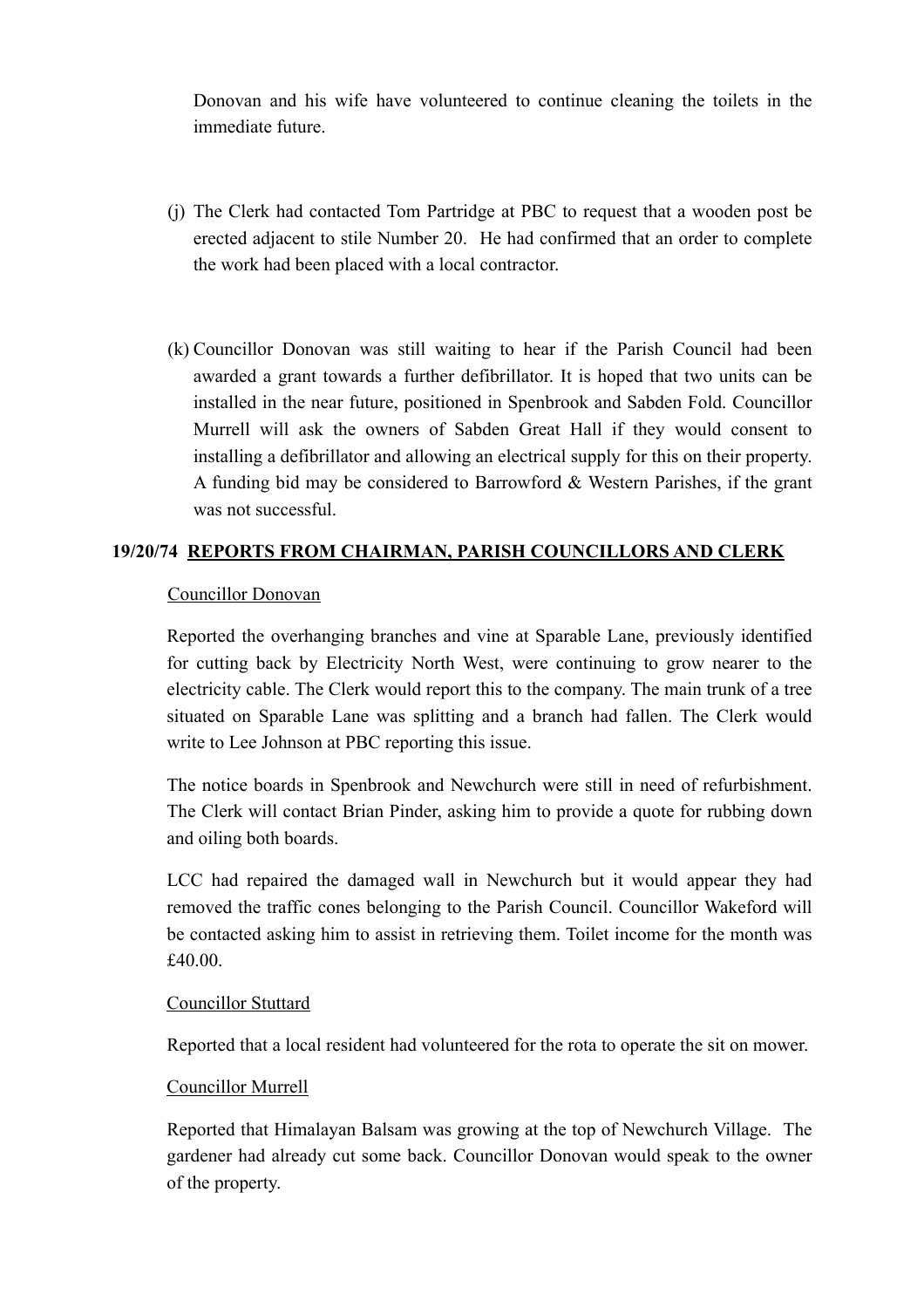# Councillor Wilkinson

 The Councillor queried when the forestry work at Barley Bank would take place. This had previously been reported by Councillor Wakeford. The Clerk will contact Councillor Wakeford to ascertain the current position. She explained the details and conditions of The Reuben Burton Foundation to Borough Councillor Lionti, who was a new trustee of the scheme.

# Councillor Cowell

 Had contacted Councillor Wakeford regarding heritage style street lamps and was awaiting a response. It was suggested that this type of lamp could be installed with the new mill development.

# **19/20/75 BEST KEPT VILLAGE COMPETITION**

 Judging is ongoing in respect of the competition and there was no update. Councillor Donovan had weeded the toilet garden and the Spenbrook garden still needed weeding.

# **RESOLVED:**

That the information is noted.

# **19/20/76 SECTION 106 MONIES**

 Members discussed the item and it was agreed that residents would be consulted by way of a questionnaire on a list of suggested projects. A resident had asked for an update on the football pitch and suggested that only half of it be maintained as a pitch, with the second half becoming a wild flower area. Suggestions for consideration included are a memorial garden, allotments, picnic benches and a community composting scheme. The Clerk is maintaining a record of all suggestions for future discussion.

# **RESOLVED:**

That Councillor Murrell will design a questionnaire for distribution to Councillors for discussion at the next meeting.

# **19/20/77 WISH LIST**

 Members discussed improvements they would like to see undertaken within the Parish. The Clerk will compile a list for additions at each meeting. The dog fouling notices needed replacing due to weathering.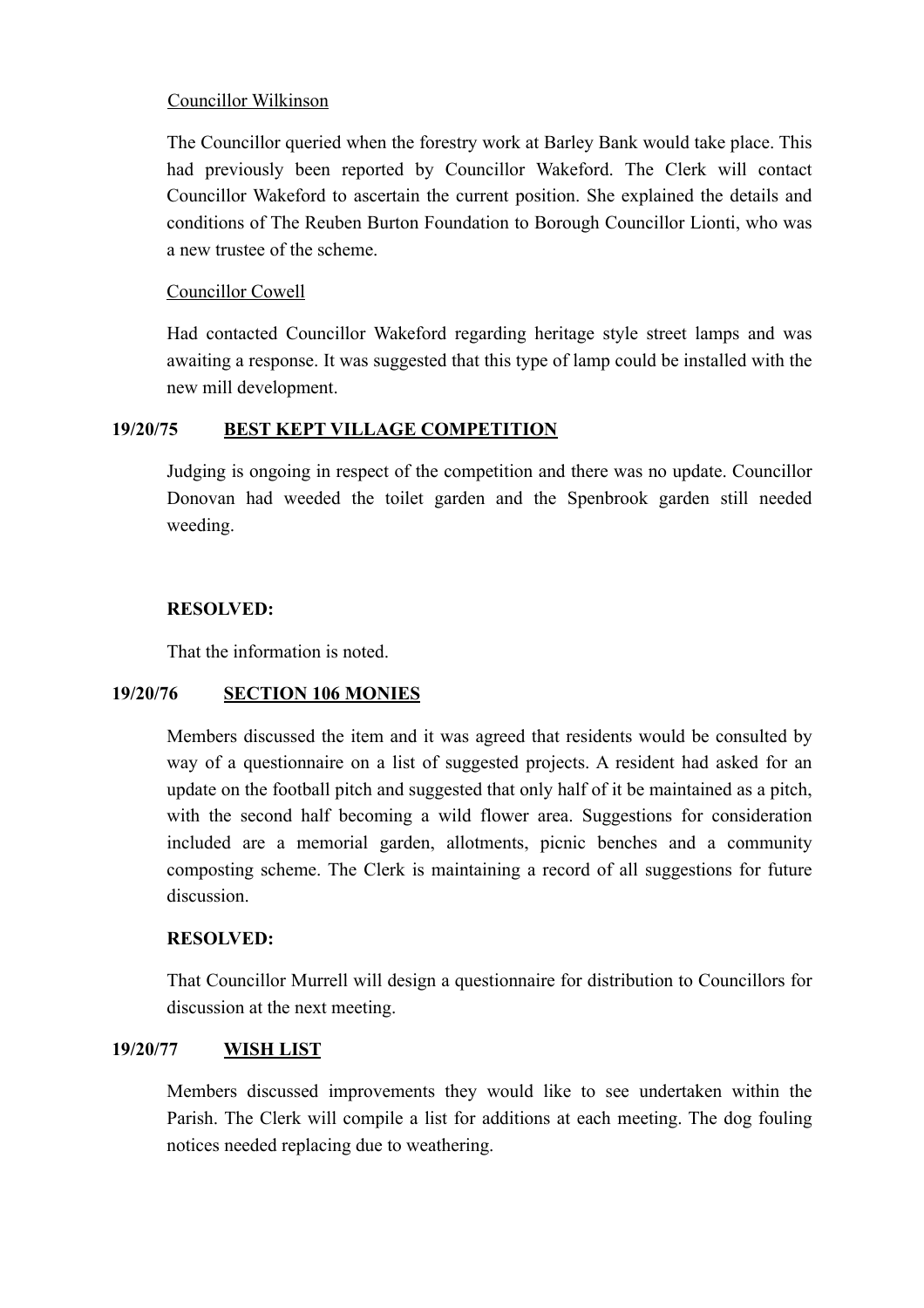## **RESOLVED**

- **(a)** That the Clerk would add the items onto the list.
- **(b)** That Councillor Donovan would replace the notices.

## **19/20/78 DEVELOPMENT OF SPENBROOK MILL**

Several complaints from residents had been received regarding the mill development, including noise, parking and dust contamination from stone cutting.

## **RESOLVED:**

That Councillor Donovan would write to the owner to advise him of this and request a meeting with him.

## **19/20/79 CCTV**

Councillor Ryder advised members that he was still to obtain a third quotation. Councillor Donovan gave details of a further supplier, Streetcam, and Councillor Ryder will contact them to provide a quotation. In the meantime, Councillors Ryder and Cowell will test a transmitter to ascertain if a signal can be obtained from Newchurch to Spenbrook.

## **RESOLVED:**

(a) That this item would be included on next month's agenda.

#### **19/20/80 REQUEST FOR DONATION – BARLEY WOMENS INSTITUTE**

Members discussed the application.

#### **RESOLVED:**

That the application for funding was unsuccessful and the Clerk will advise them accordingly.

#### **19/20/81 ANONYMOUS DONATION**

Members discussed where the funds will be held upon receipt.

# **RESOLVED:**

That the Clerk and Councillor Cowell will investigate rates relating to savings accounts and fixed term bonds.

# **19/20/82 PARISH MAINTENANCE**

 Councillors discussed jobs to be completed this month. Two areas were identified for attention from the gardener: the path from Spenbrook to Newchurch was overgrown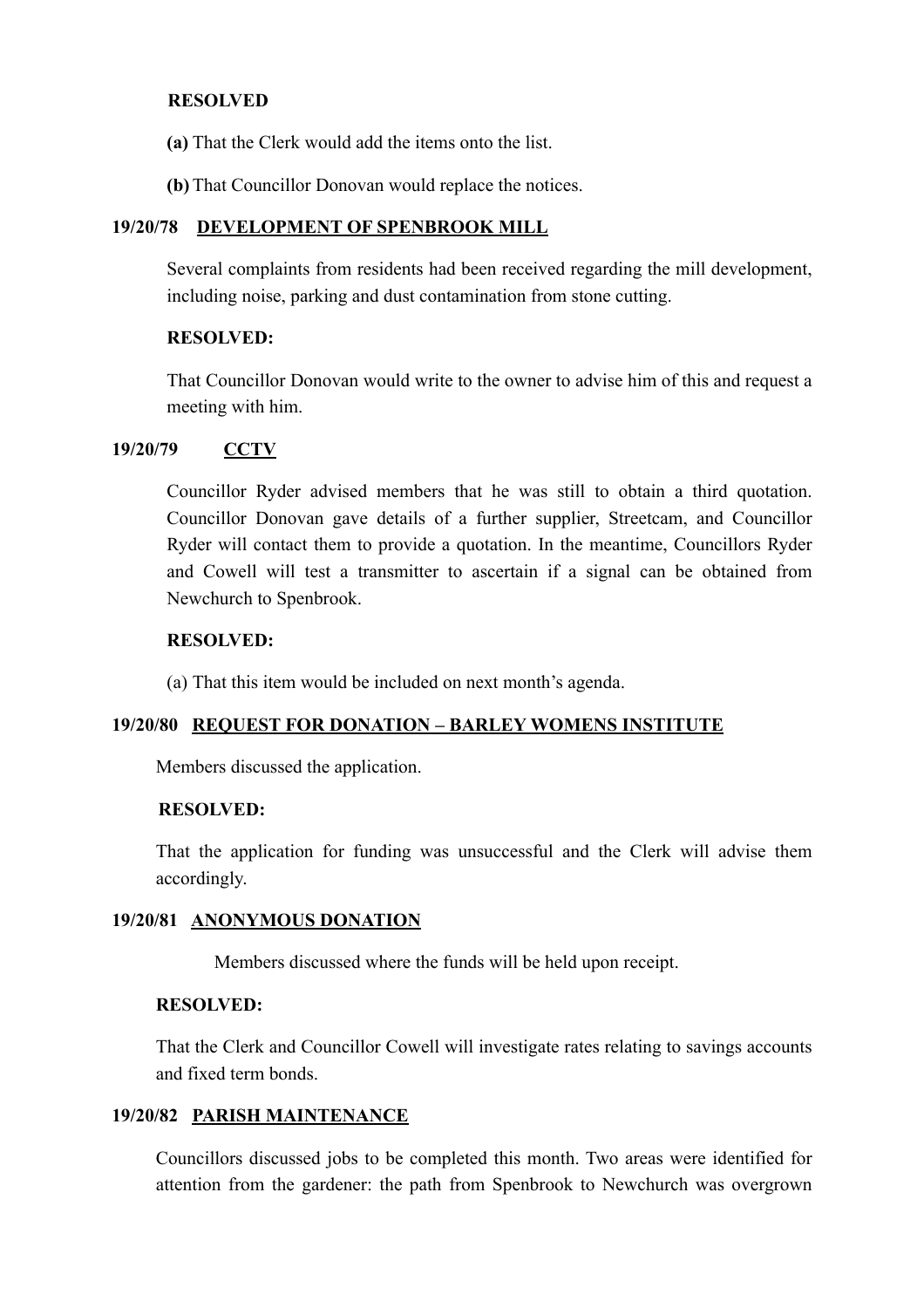and the brambles needed cutting back and the path to the side of the toilet block was overgrown with nettles. Wood chippings were required for the toilet gardens and Councillor Ryder would attend to this task at the weekend.

# **RESOLVED:**

That Councillor Ryder will consult the gardener to obtain a quote to complete the work. The PROW monies could be used to complete the work.

# **19/20/83 FINANCIAL TRANSACTIONS**

The financial transactions for the month of July 2019 were reviewed. Since the last meeting, payments totalling £647.90 had been made. The Clerk gave an update on the quarterly comparison figures.

# **RESOLVED:**

- (a) That the financial transactions were approved.
- **(b)** That the cash book figures were approved.
- **(c)** That the quarterly figures were approved.

# **19/20/84 REPORTS FROM BOROUGH AND COUNTY COUNCILLORS**

 Borough Councillor Lionti discussed the Boundary Commission changes and this will be an agenda item next month.

# **19/20/85 ITEMS FOR NEXT AGENDA**

- 1. Parish Maintenance.
- 2. Spenbrook Mill.
- 3. CCTV.
- 4. BKV.
- 5. Section106 Monies.
- 6. Wish List.
- 7. Sit on Mower
- 8. Capital Grants
- 9. Boundary Commission Changes.

# **19/20/86 PARISH MAGAZINE ENTRY**